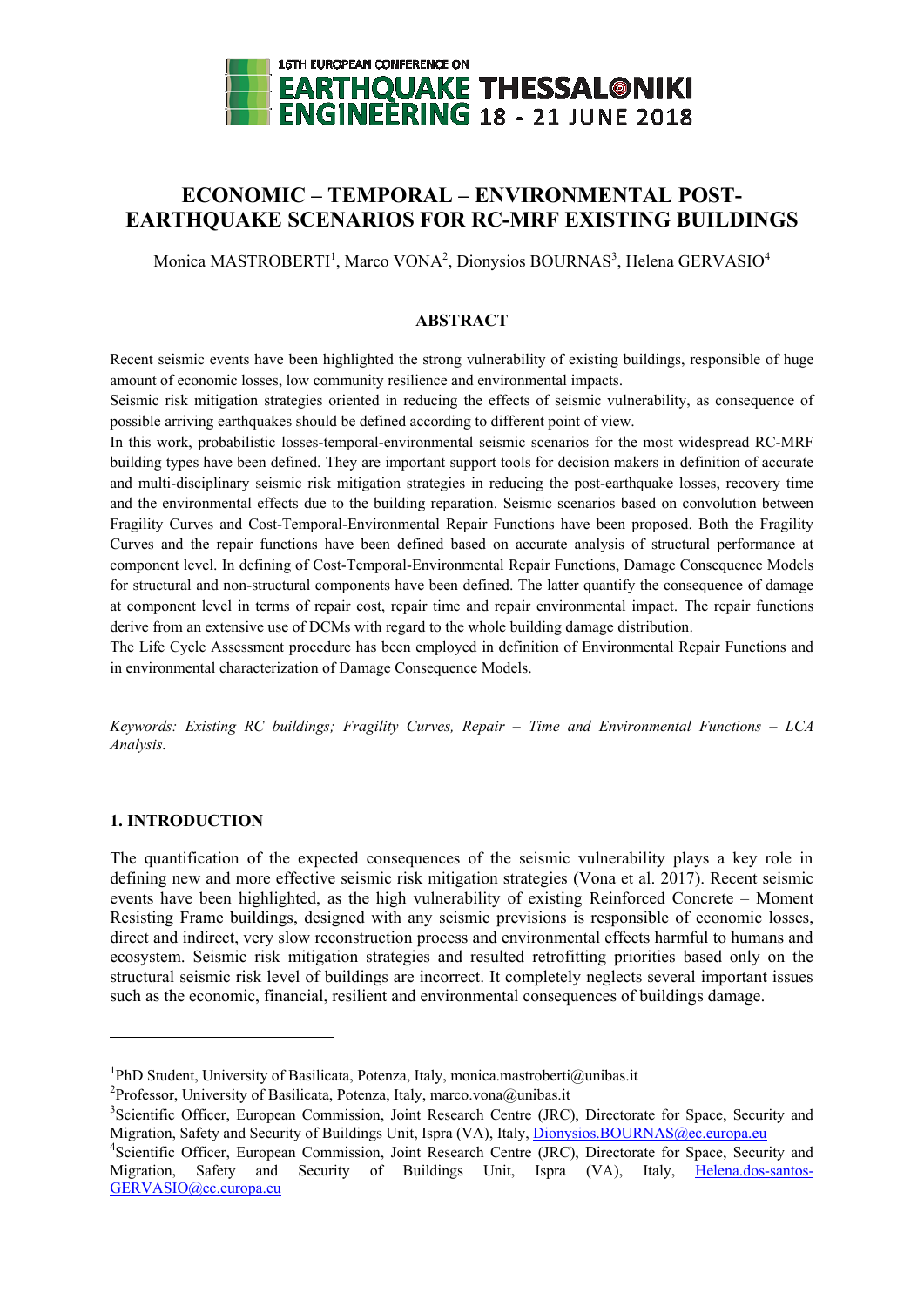In this study is proposed an engineered procedure in defining seismic scenarios according to economic - resilient and environmental point of view and at building types level. The built seismic scenarios provide information on the expected values of the direct economic losses, the recovery time and the CO<sup>2</sup> emissions as consequence of a wide range of seismic intensities. For complete seismic risk evaluation their integration with hazard curves has a key role. The multidisciplinary seismic scenarios have been built according to a global building based assessment procedure. In fact, they derive from the convolution between fragility curves and repair functions. In this study are proposed advanced cost ratio – time ratio and  $CO<sub>2</sub>$  ratio repair functions, based on the analysis of the performance of each building structural and no-structural element resulted from NLDAs. The components performance are related to necessary repair cost – repair time and  $CO<sub>2</sub>$  emission thought advanced and new Damage Consequence Models.

## **1.1 METHODOLOGY FOR ECONOMIC – RESILIENT – ENVIRONEMNTAL SEISMIC SCENARIO**

According to the traditional building based assessment methodology (D'Ayala et al. 2013), the seismic scenario derives from the convolution of the fragility curves and expected values for parameters expressing the consequence of damage in different manner (such as repair cost, financial losses, repair time, environmental, social and political issues). The fragility curves accounting for the occurrence probabilities of the damage levels given a seismic intensity, and subsequently are weighted for the expected values of the damage consequence. Analytically, a seismic scenario is expressed by the equation 1.

$$
E[DC | I] = \sum_{i=1}^{n} E[DC | d_{l,i|I}] P[d_{l} = d_{l,i} | I]
$$
\n(1)

Where  $E[DC | d_{i,i} |]$  is the expected value of the consequence of the damage level d<sub>l,i</sub> achieved for a given intensity, I. It may be expressed in terms of expected value of the repair cost  $E[C_{r,r}|dl_{i|I}]$ , repair time  $E[T_{r,r}|dl_{i|I}]$  and global warming  $E[GWP_{r,r}|dl_{i|I}]$  due reparation. Whereas  $P[d_i = d_{i,i} | I]$  is the occurrence probability of the damage level, given the seismic intensity. According to the different damage consequence parameters , different types of seismic scenarios may be built:

$$
E[C_{r,r}|I] = \sum_{i=1}^{n} E[C_{r,r}|dl_{i|I}] P[DS = dl_{i}|I]
$$

### **DIRECT LOSSES SEISMIC SCENARIO (repair cost)**

$$
E[T_{r,r}|I] = \sum_{i=1}^{n} E[T_{r,r}|dl_{i|I}] P[DS = dl_{i}|I]
$$

**RECOVERY SEISMIC SCENARIO (repair time)**

#### $[GWP_{r,r}|I] = \sum_{i=1}^{N} E[GWP_{r,r}|dl_{i|I}]P[DS = dl_{i}|I]$  $=\sum_{i}E|GWP_{r,r}|dl_{r}$   $|P|DS=$ *n i*  $E\left[ GWP_{r,r}|I\right] = \sum E\left[ GWP_{r,r}|dl_{i|I}\right]P\left[DS=dl_{i}|I\right]$ 1 , ,

# **ENVIRONMENTAL SEISMIC SCENARIO (Potential Global Warming)**

The Figure 1 shows the Flowchart of the proposed procedure in defining the main items of a seismic scenario.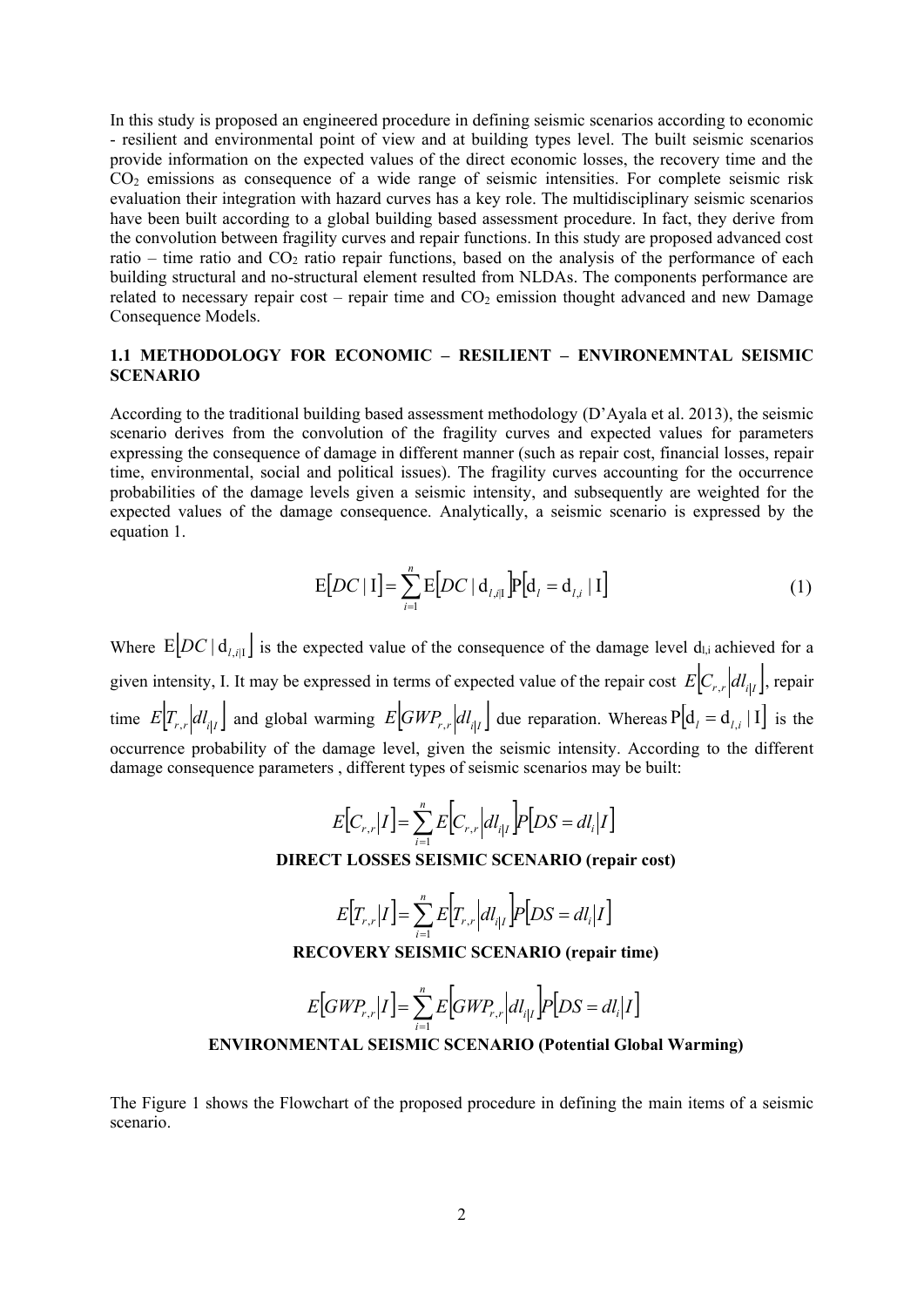

Figure 1. Flowchart of the proposed procedure in defining the main items of a Seismic scenario.

In this study, a procedure for Fragility Curves definition based on the analysis of the building local performance derived from probabilistic building characterization and Non-linear Dynamic analysis (NLDAs) is proposed. The NLDAs numerical results for a wide set of Reinforced Concrete – Moment Resisting Frame (RC-MRF) building types of previous studies of the authors have been employed (Masi and Vona, 2012, Vona 2014). The damage model is a fundamental step for reliable fragility curves definition. The Damage Model proposed is based on damage levels coherent with the qualitative description of the damage grades of the macro-seismic EMS-98 intensity scale (Grünthal, 1998); and at each of them is assigned a quantitative description in terms of limit states for ductility ratio of the more critical vertical structural elements (Table 1), for more details see Vona, 2014. They are coherent with seismic assessment procedure provided by seismic codes (such as NTC, 2008).

| DL <sub>0</sub> | DL1           | DL2.                    | DL3                        | DI 4             |
|-----------------|---------------|-------------------------|----------------------------|------------------|
| Grade 0 EMS98   | Grade 1 EMS98 | Grade 2 EMS98           | Grade 3 EMS98              | Grade 4 EMS98    |
| $IDR < 0.1\%$   | $IDR > 0.1\%$ |                         |                            |                  |
| and             | and           | $0 \leq DR_p \leq 0.25$ | $0.25 \leq DR_p \leq 0.75$ | $DR_p \geq 0.75$ |
| $DR_v \le 0$    | $DR_v \le 0$  |                         |                            |                  |

Table 1. Qualitative description of the considered Damage Model (IDR is the interstorey drift ratio, DR is the ductility ratio,  $DR_Y=θ/θ_y$  and  $DR_P=θ - θ_y / θ_u - θ_y$ ).

The analysis of achieved structural performance at component level is also fundamental in defining the repair cost, temporal and environmental functions. They account for the variability in building damage distributions into the same global damage level consequence of the mechanical-geometrical-structural uncertainties and of the earthquake-to-earthquake variability. The damage distribution variability is responsible of differences in repair costs, repair times and environmental effects. To define these functions, the buildings damage distributions have been investigated through Damage Consequence Models (DCMs). In study, Damage Consequence Model (DCM) for structural (beam-column) and non-structural components (infill panels), typical of RC-MRF building have been built. The DCMs relate the performance of the structural and non-structural elements to the consequence of achieved damage (Mastroberti et al. 2017). A Complete DCM consists in relationships, one for each component performance level that related the expected damage, the necessary repair activities, the consequent repair cost, time and environmental impact. In previous study of the authors (Mastroberti et al. 2017), based on experimental results and code suggests the relationships performance level – expected damage have been defined for structural (beam-column) and non-structural (infill panel) components. Subsequently, according with practical activities, professional and company information, sets of repair activities have been assigned. Based on Price List, the relationships are completed in terms of cost for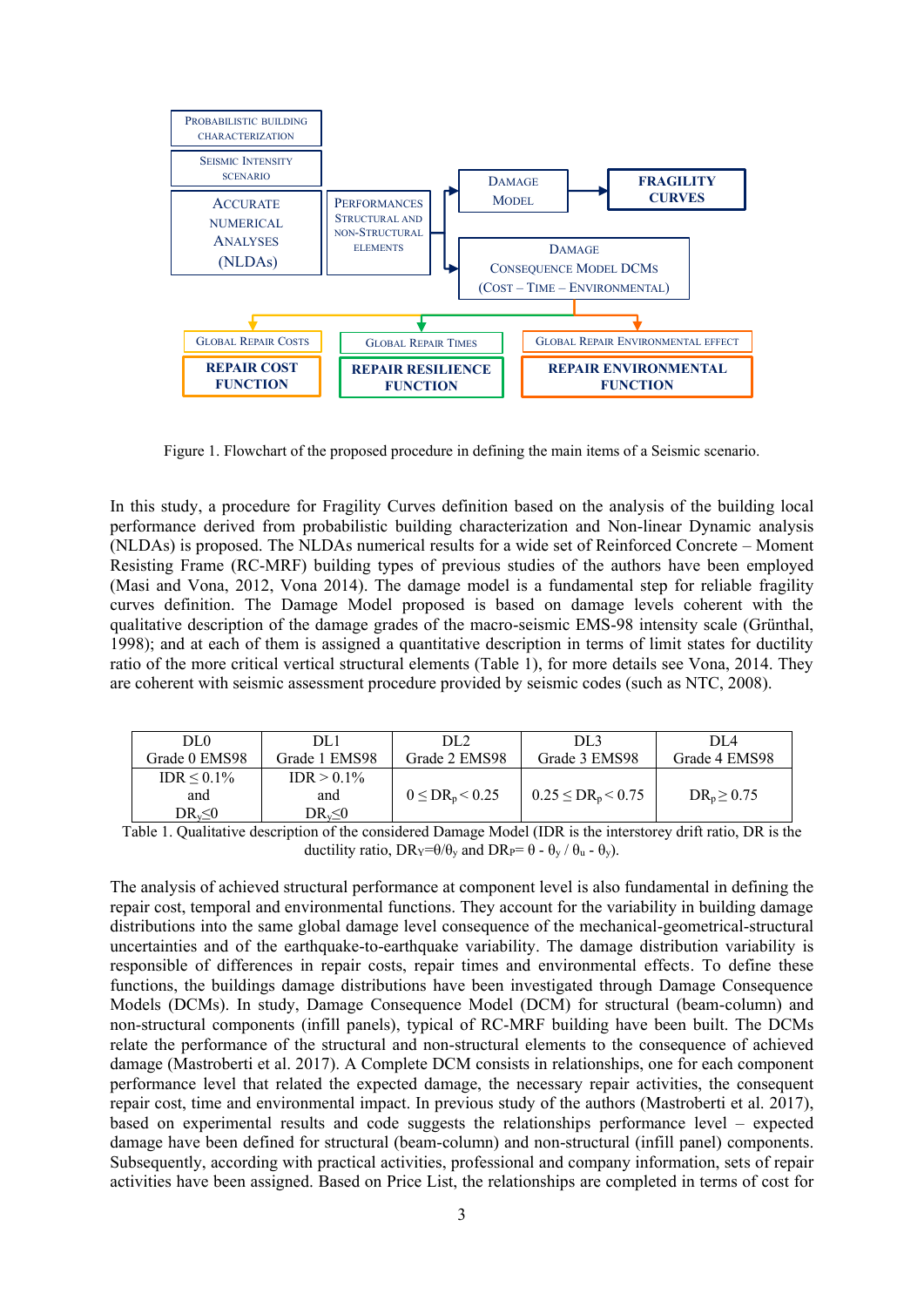the repair activities (accounting for the quantities information provided in expected damage characterization), and repair times (accounting for the percentage of incidence of worker, the actual price of a worker for hours, the working team, etc.). Further, to the aim of this work, the DCMs relationships may completed in terms of environmental impacts of repair activities. The Life cycle analysis (LCA) of repair activities should be performed (Gervasio et al. 2016, Vitiello et al. 2016, Napolano et al. 2014). In global terms, the Global Warming Potential ( $kg CO<sub>2</sub>$ -Eq.) as environmental effect of repair activates may be considered. Particularly, the effects in Global Warming Potential due to raw material supply, transport and manufacturing and of transport of construction materials and construction equipment's to the site required for reparations have been considered (A1-A4). The extensive use of DCMs with regard to the whole building, accounting the probabilistic building characterization and the performance variability due to the earthquake-to earthquake ones, allow the definition of samples of Global Building Repair Cost - Time and Global Warming Potential, for each global damage level (Table 1) and different seismic intensity ranges. Consequently, the Repair Cost – Time and the Global Warming Potential functions are the theoretical density functions that best fit the empirical ones. Based on a practical point of view, for feasibility evaluation of the repair activities than the demolition and reconstruction one, the repair costs, times and global warming potential values are normalized respectively than the total building replacement cost, time and environmental effect (in kg CO2-Eq). In this way, functions that provide values for the expected consequence of damage in terms of cost ratio, time ratio and Global Warming Potential ratio for damage level and seismic intensity range are defined.

### **2. CASE STUDY ON EXISTING RC-MRF BUILDINGS**

In order to better explain the procedure for multi-aspect seismic scenario, the proposed methodology has been employed for the widely used Reinforced Concrete with Moment Resistant Frames (RC - MRF) Italian and European building types. The building types considered in the previous studies of the authors (Masi&Vona, 2012; Vona, 2014; Vona & Mastroberti 2017), based on their characteristics and acquired numerical performance have been considered. Detailed information about building types, their characteristics, numerical performance useful for this study are reported in (Masi&Vona, 2012; Vona, 2014; Vona & Mastroberti 2017). The main geometric characteristics (infill panel distribution and their effectiveness, number of story) of the types are shown in Figure 2.



Figure 2. Geometric characteristics of the RC-MRF building types analysed - Storey number (2,4,8) and infill panels distribution and effectiveness (Bareframe BF, InfillFrame IF, PilotisFrame PF).

Based on the age of design and of construction, the Reinforced Concrete with Moment Resistant Frame (RC-MRF) types have been analysed as: RC-MRF low-engineered and designed with an Old Code (OC) and a Pre-modern seismic Code (PC) typical of Italy. According to the statistical distributions of the concrete strength of two construction periods, different concrete strength values have been considered. Each type has been accurately modelled and analysed through NLDAs and applying 50 recorded accelerogramms (Masi&Vona, 2012). To NLDAs 50 accelerograms have been selected considering the Housner Intensity range 0.09 - 2.34 m and the PGA one 0.05 - 0.50 g. According to the damage model of Table 1 and selecting the Housner as reference parameter for seismic intensity (Chiauzzi et al, 2012 and Masi et al. 2011), new fragility curves have been defined based on accurate numerical results.

To define function for the cost, time and Global Warming Potential ratio at typological level, the damage distributions numerical obtained have been analysed based on Damage Consequence Models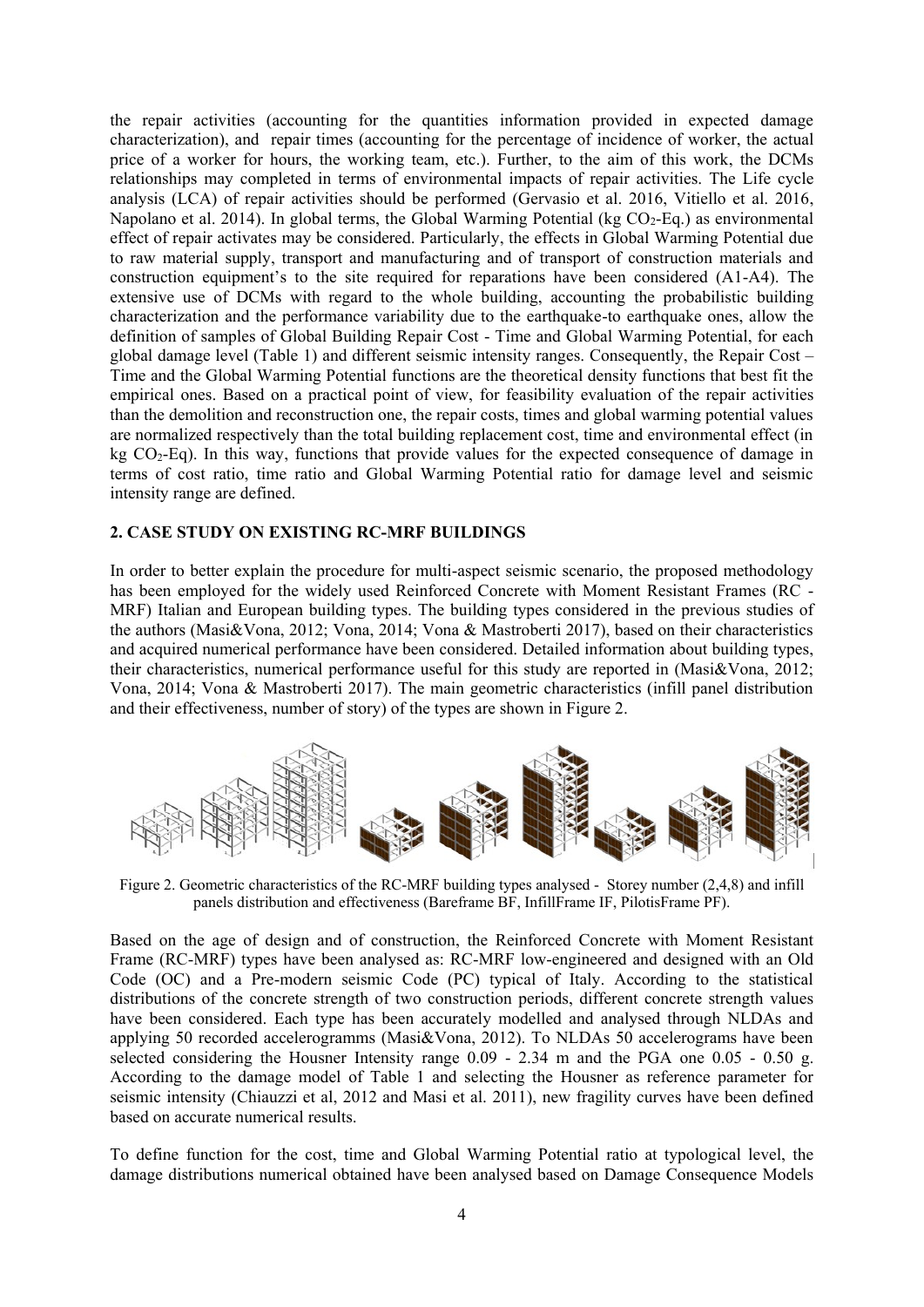(DCMs). The Damage Consequence Models of two performance groups, beam-column and infill panels, are defined. In particular, the Damage Consequence Models built in previous study of authors (Mastroberti et al. 2017), which repair costs were quantified based on List Price of Abruzzo Region of 2014, have been further characterised in term of repair time and kg of  $CO<sub>2</sub>$ -Eq. For repair time characterization the percentage of incidence of work as prescribed by the List Price of Abruzzo Region of 2014 are considered. The actual price of a worker for hours of 20 euro, and a working team, of 3 worker are considered. Finally, the LCA analysis has been performed for the repair activities for assessment of the environmental effects. The primary data for LCA have been retrieved from the database GaBi and from the Environmental Declaration Product (EDP) of materials employed. They give information on the amounts of different impacts (Global warning, Depletion of Abiotic Resources, Acidification, Eutrophication etc. ) for specific unity of material (i.e. the impacts provided by 1 kg of concrete), and respectively in each stage of the life cycle of the material (Modules A1 to D)  $(EN 15804:2012 + A1:2013$  and  $EN 15978:2011)$ . In this study, the environmental effect has been estimated only in terms of Global Warming Potential [kg  $CO<sub>2</sub>$  eq.]. The Global Warming Potential produced by repair activities (prescribed by the DCMs) has been evaluated multiplied the effective amounts of materials for the Global Warming Potential produced by unitary amounts of material, and respectively for the A1-A3 stages. The effects of the transport of new materials to construction site and to landfill of the demolished material (i.e. the removal brick and plaster needed for new installation) has been evaluated based on Global Warming produced by the transport of 1000kg of material per 1 kilometer.

In Table 2 is reported an example of obtained DCMs for the structural and non-structural performance groups considered.

| <b>COMPONENT</b><br><b>GROUP</b> | <b>EPP</b>                | <b>DAMAGE</b><br><b>LEVEL</b> | <b>PERFORMANCE</b><br><b>LEVEL</b>                      | <b>MEAN REPAIR</b><br><b>COST</b><br>(per unit) | <b>MEAN REPAIR</b><br><b>TIME</b><br>(per unit) | <b>MEAN GWP</b><br>[Kg CO <sub>2</sub> eq]<br>(per unit) |
|----------------------------------|---------------------------|-------------------------------|---------------------------------------------------------|-------------------------------------------------|-------------------------------------------------|----------------------------------------------------------|
|                                  | Ductility $(\theta)$      | <b>Weak Damage</b>            | $0.75 \theta_v \le \theta \le 0.25 \theta_u$            | 920€                                            | 2 days                                          | 275 Kg CO <sub>2</sub> eq.                               |
| DCM beam - column                |                           | Moderate Damage               | $0.25 \theta_{\rm n} < \theta \le 0.50 \theta_{\rm n}$  | $1400 \text{ } \in$                             | 3 days                                          | 298 Kg CO <sub>2</sub> eq.                               |
|                                  |                           | <b>Extensive Damage</b>       | $0.50 \theta_{\rm u} < \theta \leq 0.75 \theta_{\rm u}$ | $1700 \text{ } \in$                             | 3 days                                          | 416 Kg CO <sub>2</sub> eq.                               |
|                                  |                           | Near Collapse                 | $0.75 \theta_{\rm u} < \theta \leq \theta_{\rm u}$      | $3200 \text{ } \in$                             | 6 days                                          | 523 Kg CO <sub>2</sub> eq.                               |
|                                  | Drift (IDR <sub>%</sub> ) | <b>Weak Damage</b>            | $0.1 \leq IDR_{\%} \leq 0.3$                            | $650 \text{ } \in$                              | 2 days                                          | 562 Kg CO <sub>2</sub> eq.                               |
| DCM masonry infill               |                           | Moderate Damage               | $0.3 <$ IDR <sub>%</sub> $\leq$ 1                       | $1050 \text{ } \in$                             | 2 days                                          | 943 Kg CO <sub>2</sub> eq.                               |
| panel                            |                           | <b>Extensive Damage</b>       | $1 < IDR$ <sub>%</sub> $\leq 1.75$                      | $2500 \text{ } \in$                             | 5 days                                          | 3450 Kg CO2 eq.                                          |
|                                  |                           | Near Collapse                 | IDR <sub>%</sub> $>1,75$                                | $2900 \text{ } \in$                             | 5 days                                          | 3450 Kg CO2 eq.                                          |

Table 2. DCMs for beam-column and masonry infill panel characterized in terms of cost-time and Global Warming effects of the reparation activities required for each performance level. For reason of brevity, the descriptions of expected damage and of the required repair activities are neglected. For more details, see (Mastroberti et al. 2017).

According to DCMs of Table 2, each numerical damage distribution has been characterized by a global repair cost, repair time and repair environmental impact. Subsequently, they have been respectively normalized than the standard Italian cost, time and Global Warming Potential for building rebuilding and demolition. Based on the obtained probability distributions of cost-time and kg Eq  $CO<sub>2</sub>$ ratio, log-normal functions have been defined. According to the results of the Kolmogorov-Smirnov estimator, applied to different density functions (Log-normal, Normal, Beta, Gamma, Weibull, Exponential) and empirical ones, the Log-normal distribution is defined as the best fit in empirical frequency discrete distributions (Yamin et al. 2017).Same results of the procedure are reported in Figure 3. The Figure 3 (a) shows the fragility curves for the 4 story BareFrame types (Old Code). Moreover, the functions describing the probability distribution (probabilities 0-1) of the cost ratio (b), time ratio (c) and global warming ratio (d) for all the damage levels occurring in a predefined seismic intensity ranges are reported. The considered Housner intensity ranges has been defined as coherent with the main differences in repair costs into the same global damage level and are related to the grades of the EMS98 scales.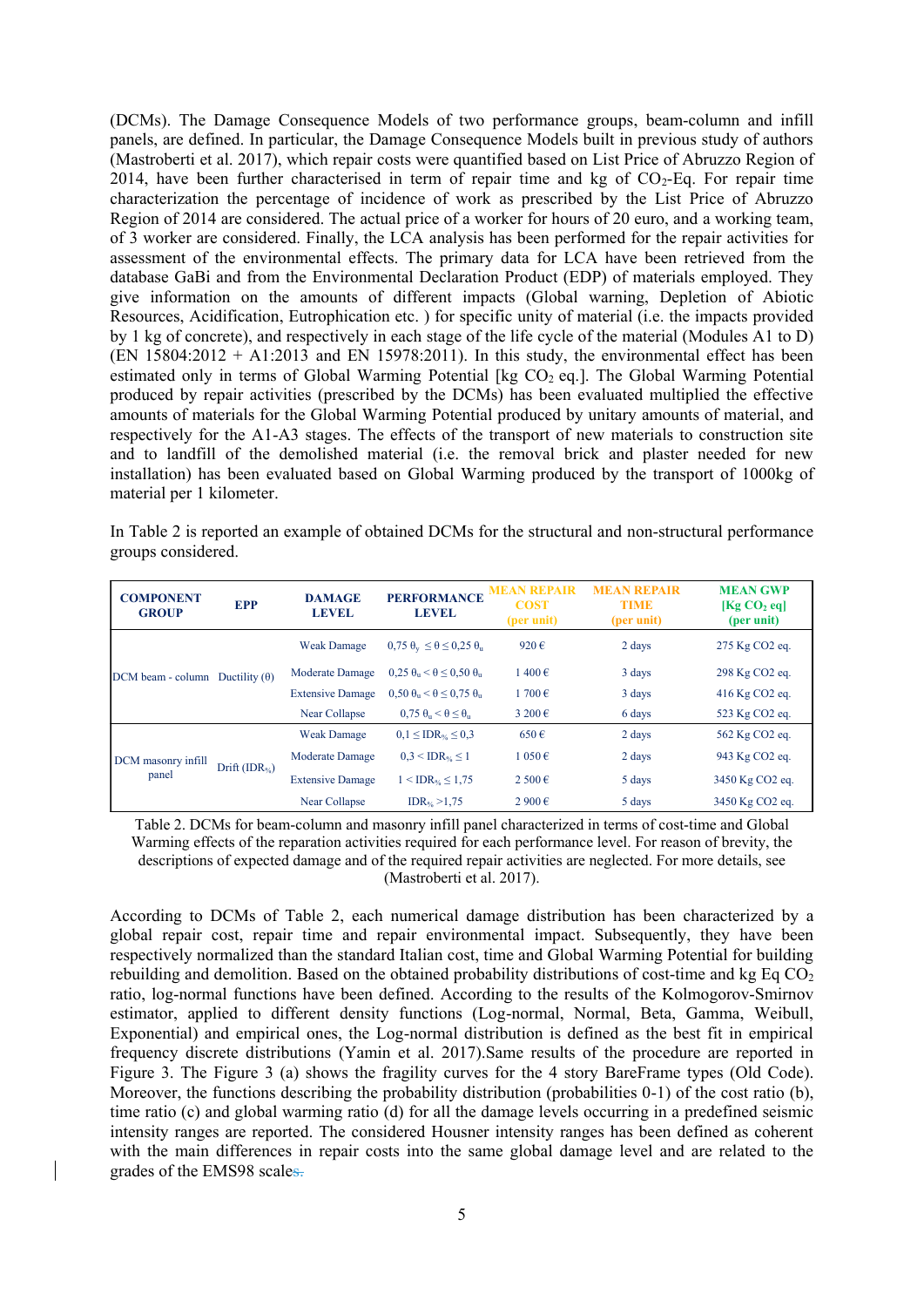

Figure 3. Fragility curves and cost ratio, time ratio and global warming ratio function (different for global damage levels and seismic intensity ranges) of 4 story BareFrame OldCode type.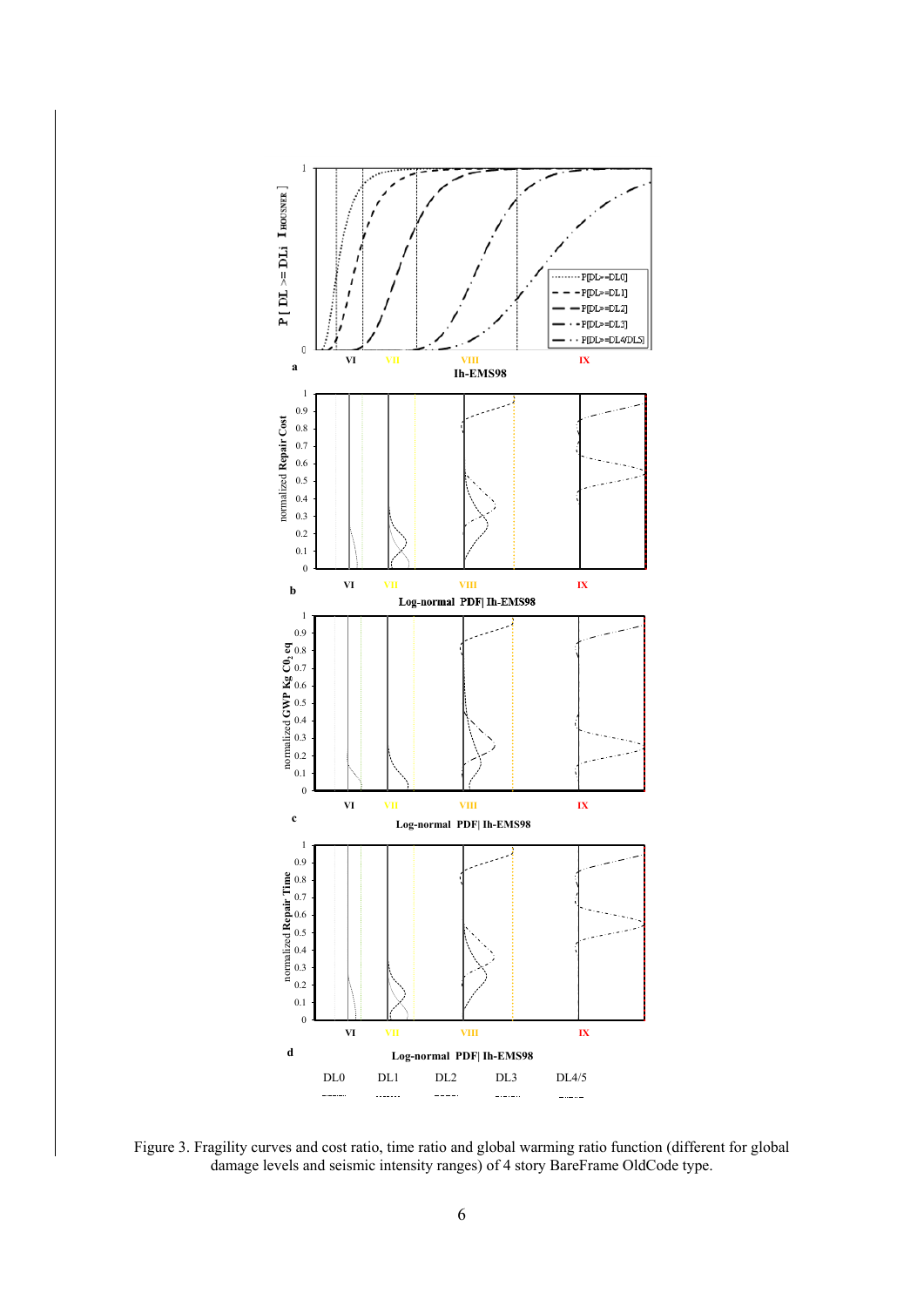Finally, according to equation 1, typological Economic-Resilient-Environmental seismic scenarios have been built based on convolution between Fragility Curves and Repair Cost Functions, Repair Time Function and Environmental Repair Impact Function, respectively. In Figure 4 are reported examples of obtained Economic-Resilient-Environmental seismic scenarios, for the story BareFrame OldCode type.



Figure 4. Economic-Resilient-Environmental seismic scenarios for 4 story BareFrame OldCode type.

Scenarios such as reported in Figure 4 are fundamental tools in seismic risk mitigation strategies definition, providing information on the expected economic-resilient-environmental consequence of possible arriving earthquakes.

### **3. CONCLUSIONS**

In this study an engineered approach in seismic scenario definition, based on different types of consequence of the building damage has been proposed. It is based on fragility curves and repair functions. The novelty is in the repair functions definition. They are based on an accurate analysis of the performance at component level. These latter are related to the required repair cost – time and environmental effects through Damage Consequence Models. Complete Damage Consequence Models for the typical structural and non-structural components of RC-MRF types are proposed and applied. As result, innovative economic - resilient and environmental scenarios are proposed for several RC-MRF building types, and along a wide range of seismic intensities. They are useful tools in seismic risk mitigation strategies and in defining accurate and multi-disciplinary retrofitting strategies.

### **4. REFERENCES**

Vona, M., Anelli, A., Mastroberti, M., Murgante, B., & Santa-Cruz, S. (2017). Prioritization Strategies to reduce the Seismic Risk of the Public and Strategic Buildings, Disaster Advanced, 10(4).

Manganelli B. (2013). La valutazione degli investimenti immobiliari (In Italian). Angelini ed.:Milano 2013.

D'Ayala D, Meslem A, Vamvatsikos D, Porter K, Rossetto T, Crowley H, Silva V (2013), Guidelines for analytical Vulnerability Assessment, GEM foundation.

Mastroberti M, Vona M, and Manganelli B. (2017), Novel models and tools to evaluate the economic feasibility of retrofitting intervention. COMPDYN 2017 6th ECCOMAS Thematic Conference on Computational Methods in Structural Dynamics and Earthquake Engineering Rhodes Island, Greece, 15–17 June.